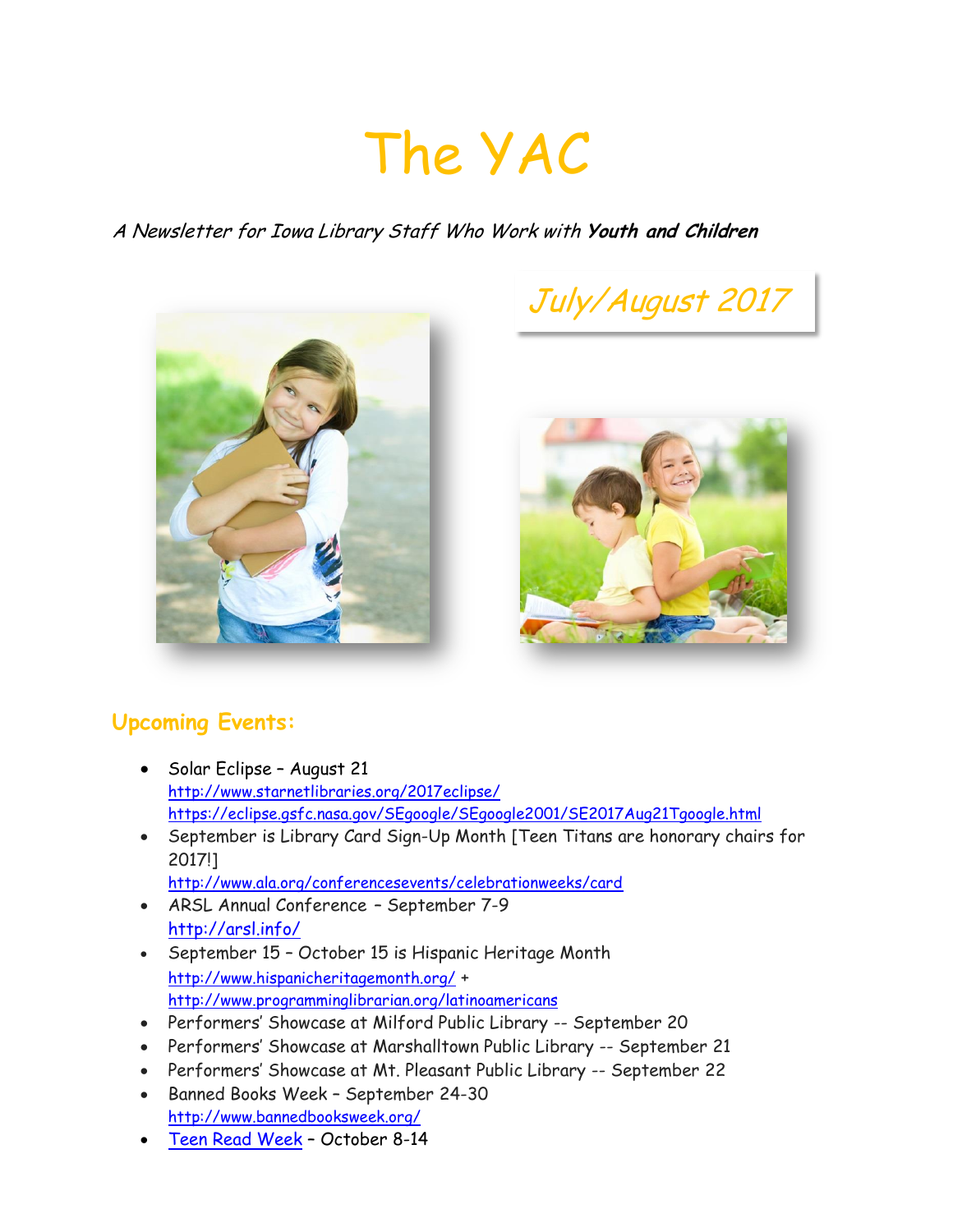- ILA Annual Conference in Coralville October 18-20 <https://www.iowalibraryassociation.org/index.php/conf-info>
- International Games Week October 29 November 4 <http://games.ala.org/>

\*See the Continuing Education Catalog at

<https://statelibraryofiowa.lmscheckout.com/Course/index> for registration information.

#### **Occasions for Special Displays/Program Themes in September:**

- National Honey Month
- Jack Prelutsky and Jon Scieszka Birthdays 8
- International Dot Day 15
- Constitution Day 17
- <http://www.constitutionday.com/>
- Talk Like a Pirate Day 19
- Hobbit Day (birthday of Bilbo and Frodo) 22
- Comic Book Day 25
- Shel Silverstein Birthday 25

#### **Occasions for Special Displays/Program Themes in October:**

- 75th Anniversary of Little Golden Books 1 <http://www.littlegoldenbooks.com/>
- World Space Week 4-10 <http://www.worldspaceweek.org/>
- Winnie the Pooh published 10/14/1926 (Bring your teddy bear to work and school day) – 14
- National Grouch Day 15
- Teddy Bear Day (Teddy Roosevelt birthday) 27
- International Observe the Moon Night 28 <http://www.observethemoonnight.org/>

## **A Word about Wordless Picture Books**

Talking and listening to others talk builds early literacy skills – "narrative skills" from describing what is seen, "vocabulary" as the adult adds to the description, and "phonological awareness" as the child listens for different sounds in speech. Wordless books encourage children to be involved in the process of storytelling and allow them to "read" to the adults for a change. They are good for encouraging imagination in older children as well. Plus, the books are the same in any language!

|  |  | Su Mo Tu We Th Fr So |  |
|--|--|----------------------|--|
|  |  |                      |  |
|  |  | 345672               |  |
|  |  |                      |  |
|  |  | 10 11 12 13 14 15 16 |  |
|  |  | 17 18 19 20 21 22 23 |  |
|  |  | 25 25 26 27 24 25 30 |  |

| <b>GCTOBER 2017</b> |                      |  |  |  |  |  |  |  |  |
|---------------------|----------------------|--|--|--|--|--|--|--|--|
|                     | Su Mo Tu We Th Fr So |  |  |  |  |  |  |  |  |
|                     | 1234567              |  |  |  |  |  |  |  |  |
|                     | # 5 10 11 12 13 14   |  |  |  |  |  |  |  |  |
|                     | 15 16 17 18 19 20 21 |  |  |  |  |  |  |  |  |
|                     | 22 23 24 25 26 27 24 |  |  |  |  |  |  |  |  |
|                     | 25 30 31             |  |  |  |  |  |  |  |  |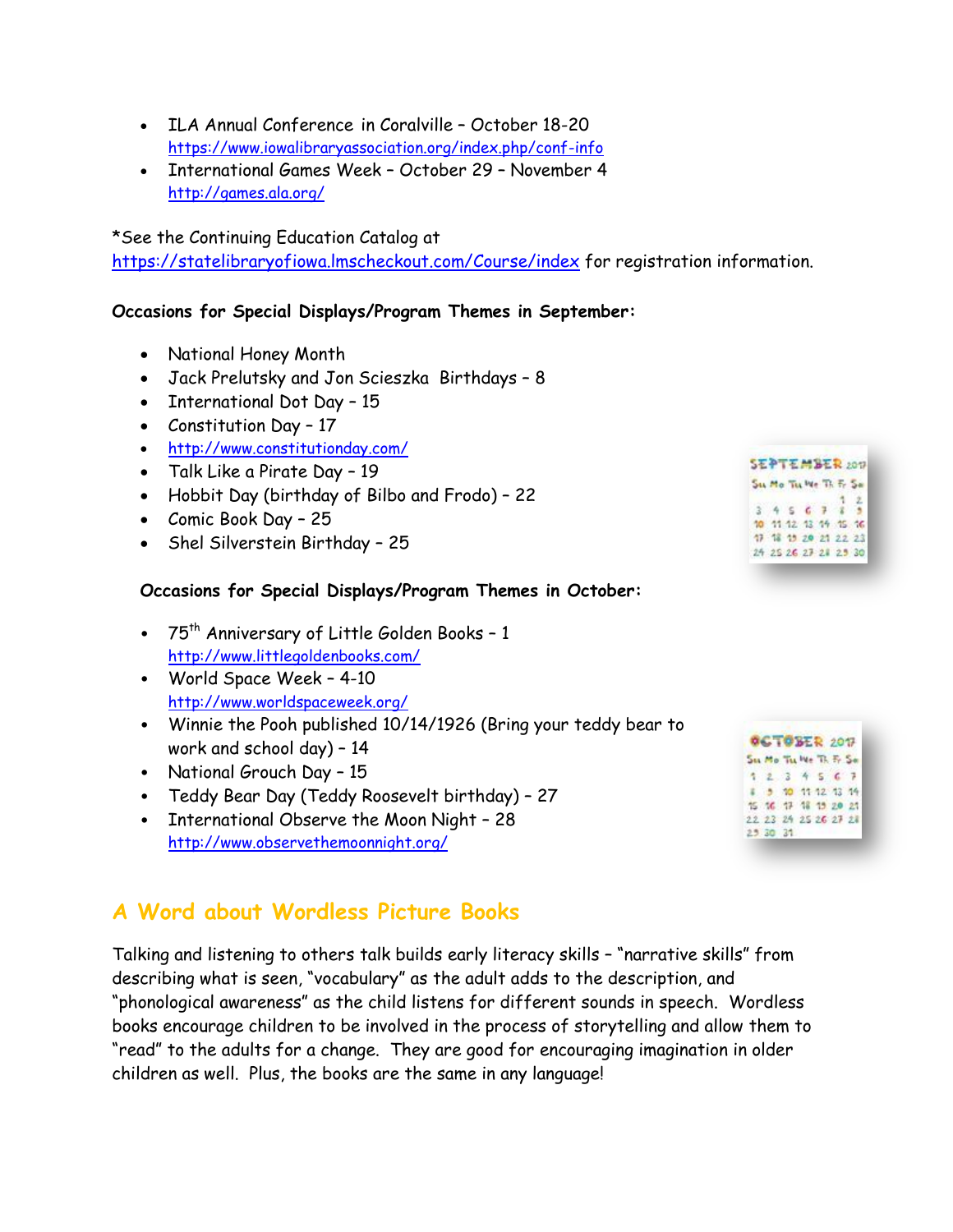You can print out a tip sheet for parents about "reading" wordless picture books from the Colorín Colorado website at [http://www.colorincolorado.org/article/sharing-wordless](http://www.colorincolorado.org/article/sharing-wordless-picture-books)[picture-books.](http://www.colorincolorado.org/article/sharing-wordless-picture-books)

Some favorite wordless books:

- 10 Minutes Till Bedtime and Good Night, Gorilla by Peggy Rathmann
- A Ball for Daisy by Chris Raschka
- Anno's Journey by Matsumaso Anno
- Beaver is Lost by Elisha Cooper
- Chalk and Fossil by Bill Thomson
- Flashlight and Inside Outside by Lizi Boyd
- Flotsam, Tuesday and Sector 7 by David Wiesner
- Pancakes for Breakfast by Tomie de Paola
- Rainstorm, The Secret Box and The Red Book by Barbara Lehman
- Red Sled by Lita Judge
- The Flower Man by Mark Ludy
- The Snowman by Raymond Briggs
- Where's Walrus by Stephen Savage
- The Sidewalk Circus by Paul Fleischman
- Truck by Donald Crews
- Flora and the Flamingo by Molly Idle

## **Passive Programming for Summer's End**

#### Scrap bugs

Scraps of paper and glue sticks turn into imaginative insects with a minimum of preparation and table space. You might provide a foam board for displaying insects that patrons wish to share.

#### Dear Diary . . .

Encourage teens and tweens to start a diary with a display of popular books that include diary entries: Diary of a Wimpy Kid, Perks of Being a Wallflower, I Capture the Castle, Princess Diaries, Absolutely True Diary of a Part-Time Indian, Artichoke Hearts, The Secret Diary of Adrian Mole, etc.

You might provide weeded books for starting an altered book diary or paper and instructions for making a simple mini-diary. [Here is an example using rubber bands and paper clips: <http://imaginationsoup.net/2013/02/24/easy-diy-books-for-young-writers/>.]

#### Literary Travels

Post a large world map and encourage library visitors to post the places that they've "visited" through reading over the summer. Provide push-pins and strips of paper to write books titles on. This could be an all-ages activity!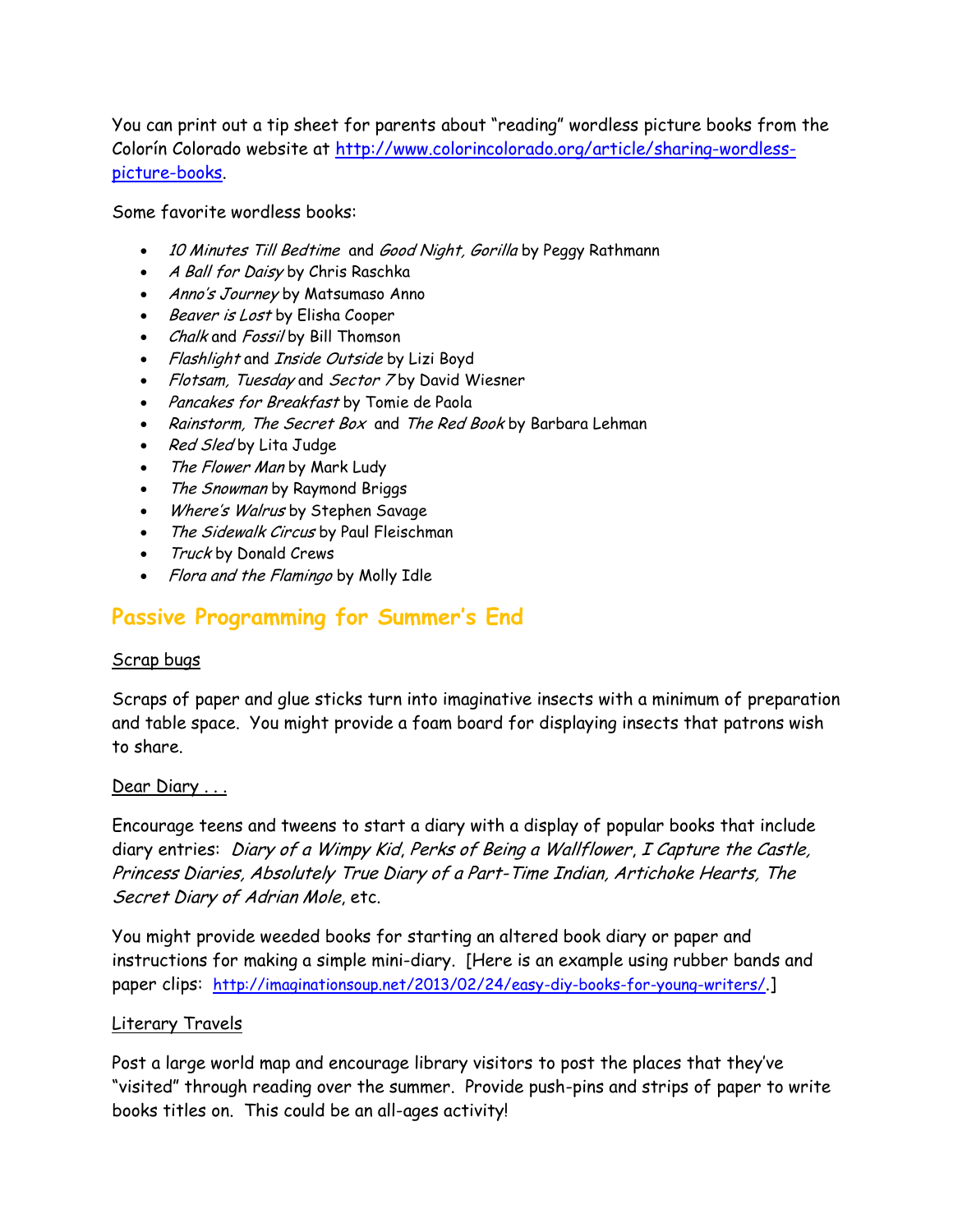#### Story-Walking Through the Library

Turn a picture book into library tour by posting pages in a path. Encourage young patrons and their caregivers to visit every corner of the library with this project. You will need 2 copies of a short picture book and foam board or other material to mount the pages on. For more ideas, see <http://libraryvillage.blogspot.com/2015/01/lets-go-on-storywalk.html> or [http://www.rubberbootsandelfshoes.com/2015/03/story-time-story-walk-outside.html#more.](http://www.rubberbootsandelfshoes.com/2015/03/story-time-story-walk-outside.html#more)

[By the way, StoryWalk® is copyrighted by creator Anne Ferguson and the Kellogg-Hubbard Public Library in Montpelier, Vermont [\(http://www.kellogghubbard.org/storywalk\)](http://www.kellogghubbard.org/storywalk).]

#### Book Cover Guessing Game

Create a bulletin board display of well-known book covers with the title and author hidden. Invite patrons to guess the titles. You might include several childhood favorites like Corduroy, Charlotte's Web and The Giving Tree. Provide sheets for writing down the answers [and a box to submit entries, if you wish]. Post the answers after a couple of weeks.

#### Inchies Collaborative Art

Inchies are just small squares decorated in any way you wish. All you need is a table, small paper squares of the same size (1-2" – could be re-purposed paper), glue sticks, a few markers and lots of scrap materials. Provide a foam board or bulletin board for displaying creations (you will want to post a few examples to get the project started). For some examples, see <https://www.craftster.org/forum/index.php?topic=355409#axzz2nYducnBb> and [http://craftsbysinjah.blogspot.com/2011/03/inchies-inchies-everywhere.html.](http://craftsbysinjah.blogspot.com/2011/03/inchies-inchies-everywhere.html)

#### More Resources

Several projects for teens: [https://www.expressiveartworkshops.com/how-to-start-your-own](https://www.expressiveartworkshops.com/how-to-start-your-own-art-program/spontaneous-art-therapy-activities-for-teens/)[art-program/spontaneous-art-therapy-activities-for-teens/](https://www.expressiveartworkshops.com/how-to-start-your-own-art-program/spontaneous-art-therapy-activities-for-teens/)

# **Cheap Crafts**

Spent all of your money on a summer library program? Here are just a few really-low-budget crafts:

**Hats from paper strips:** Start with a basic headband strip and add as many thin strips of colored paper as you wish. Show children how to curl and fan-fold the strips for creative effects. You might even use recycled paper for a really cheap project. I used a paper shredder for

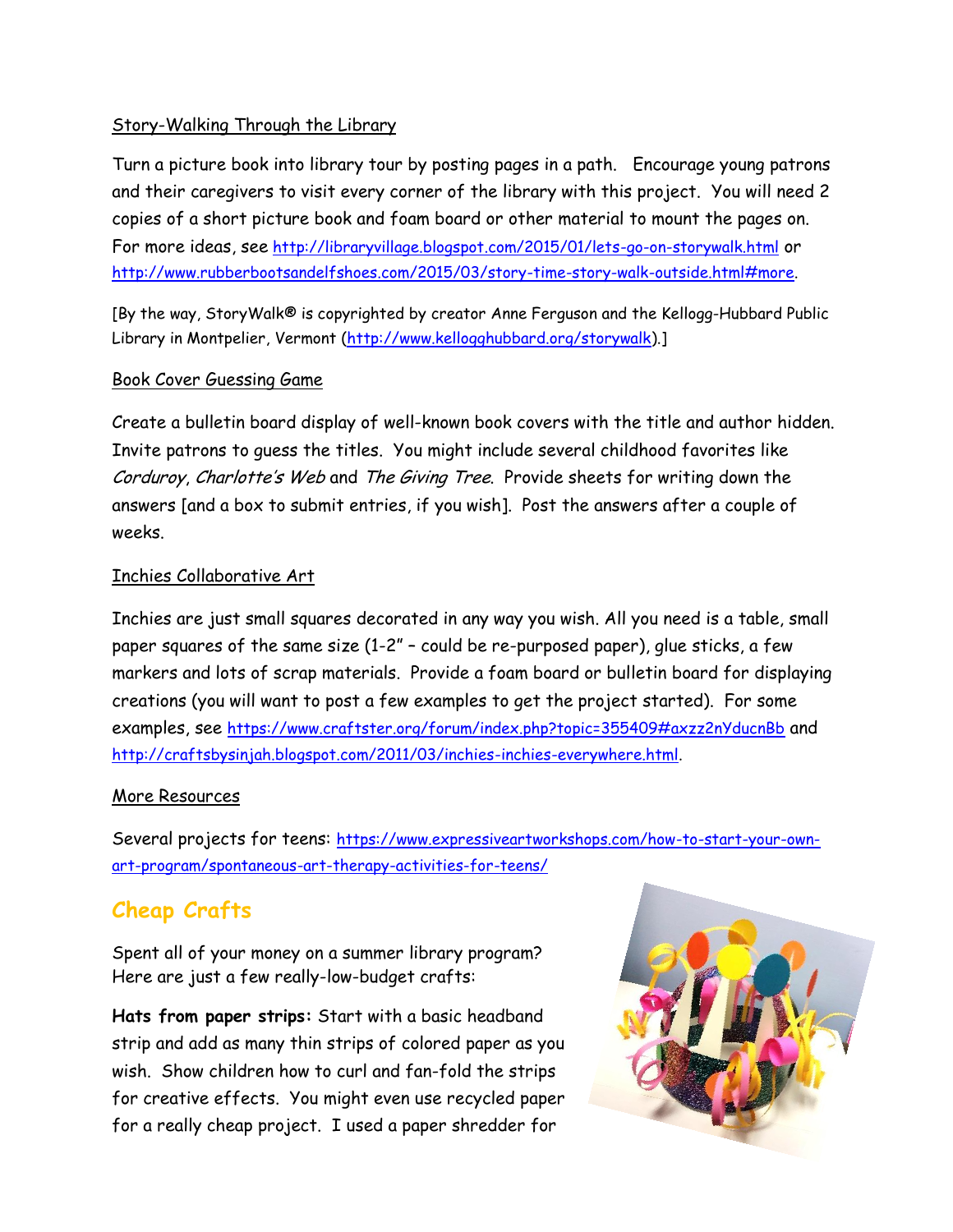some strips. Add whatever other scrap pieces you wish! See more examples at <http://cahierjosephine.canalblog.com/archives/2017/02/09>

#### **Crayon Rocks:**

On a hot day, warm rocks in the sun and decorate with old crayons. [You can warm rocks in an oven, too -- just be careful handling hot rocks!]

#### **Locker magnets for Back-to-School**:

With some inexpensive magnets (or magnetic sheets), a few sharpies, and some yellow circles you can create cool emoji magnets for decorating lockers. The yellow circles might be cut from fun foam, plastic lids, old plastic binders, or whatever you can think of!

You can also create a magnet clip for lockers by gluing magnets to inexpensive clothespins. Then decorate the clothespin with a variety of bling (leftover paints, stick-on gems, etc. use what you have!).

## **Odds & Ends**

#### ▪**Don't Forget to Save the Dates for the 2017 Performers' Showcases**:

The showcases are sponsored this year by the Youth Services Subdivision of the Iowa Library Association and brought to you by Rick Eugene Brammer:

- Wednesday, September 20 -- Milford Public Library
- Thursday, September 21 Marshalltown Public Library
- Friday, September 22 -- Mt. Pleasant Public Library

▪Summer Reading Challenge **Bookmark**: [https://www.weareteachers.com/summer-reading](https://www.weareteachers.com/summer-reading-challenge-bookmark/)[challenge-bookmark/](https://www.weareteachers.com/summer-reading-challenge-bookmark/).

**. Die Cut** Re-Distribution: You have probably heard that the State Library will no longer provide the die cut service for Iowa libraries. We are sorry that budget constraints and changes in District Office staffing and office space make it impractical for the State Library to provide this service any longer. The die cut machines and dies are being given to a library in each district. It will be up to these libraries to negotiate any sharing of the die cuts from here on.

- Southwest Shenandoah
- Northwest Laurens
- Central Newton
- Northeast Fayette
- Southeast Washington
- North Central Garner